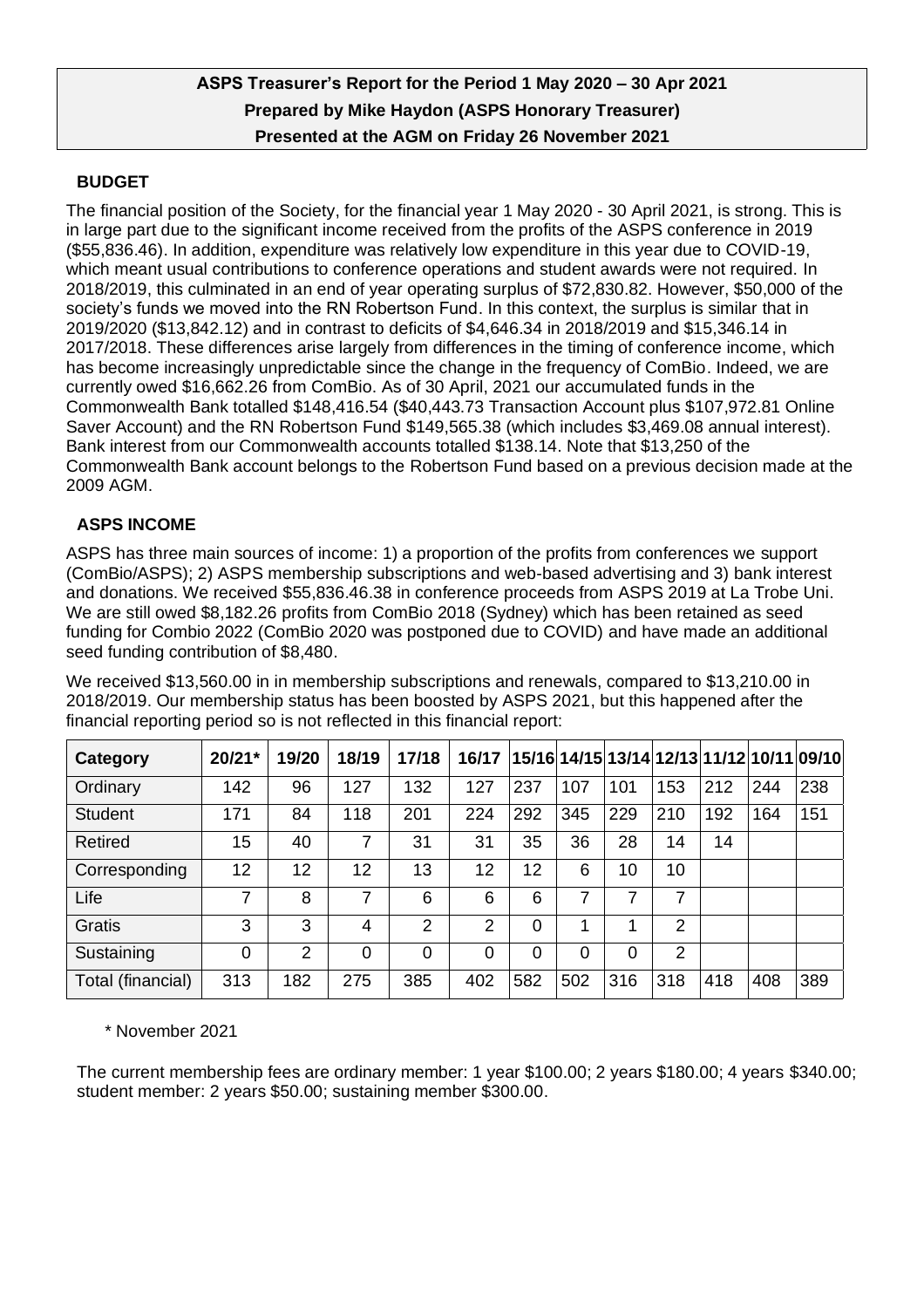## **EXPENDITURE**

Expenditure was relatively low in 2020/2021 because many of the Society's usual activities were discrupted by COVID-19. For example, there was no conference in 2020 and our award lectures were hosted as an online *Plantae* webinar.

## *ComBio 2022*

Combio 2020 (Melbourne) was postponed until 2022. ASPS provided \$8,480 in seed funding because this will be our official annual meeting in 2022.

### *Research and Conference Travel Support*

The R.N. Robertson Travelling Fellowship was awarded to Xiaoyang Wei (Newcastle) in 2021 but the award was delayed and payment fell outside of the reporting period for this financial year. The transfer of \$50,000 into the RN Robertson Fund will permit up to \$7,000 to be awarded each year from 2022.

ASPS supports the attendance of two society members each year at Science meets Parliament. The 2021 conference was online. The society paid for registration for Diana Ramirez (ANU) and Joseph Pegler (Newcastle) (\$700.00).

### *Society Awards*

The Goldacre Award is sponsored by CSIRO Publishing (\$2,000) but the cost of the medal (\$394.54) is paid by the Society. The Jan Anderson Award was part-sponsored by CSIRO Agriculture and Food (\$1,000) but the other half was paid by the Society (\$1,000) in 2020/2021.

### *ASPS Operating costs*

The ASPS website requires continual data management and web servicing. Our website is hosted and maintained by Conetix (\$420.00). No other costs were incurred in this financial reporting period.

ASPS is a member of Science and Technology Australia (STA) which runs Science Meets Parliament and the Global Plant Council (GPC). These memberships are important for developing networks and highlighting the importance of the plant science in Australia and internationally. We paid \$1795.15 to STA in 2020/2021.

The financial transactions have been audited (Clarkson Williams Partners Pty Ltd, Fyshwick, ACT) and the Auditor's report is available for perusal with the financial summary at the AGM. Following the AGM, the Auditor's report and financial summary will be submitted to the Registrar General's Office in the ACT by our Public Officer (Prof. John Evans).

In summary, the society's finances are in good health. The society has generated a surplus in 2020/2021. This will ensure we can support our activities in 2022, which will include providing student travel awards for two conferences (ComBio in Melbourne, IPMB in Cairns).

Mike Haydon Honorary Treasurer ASPS ASPS AGM 2020